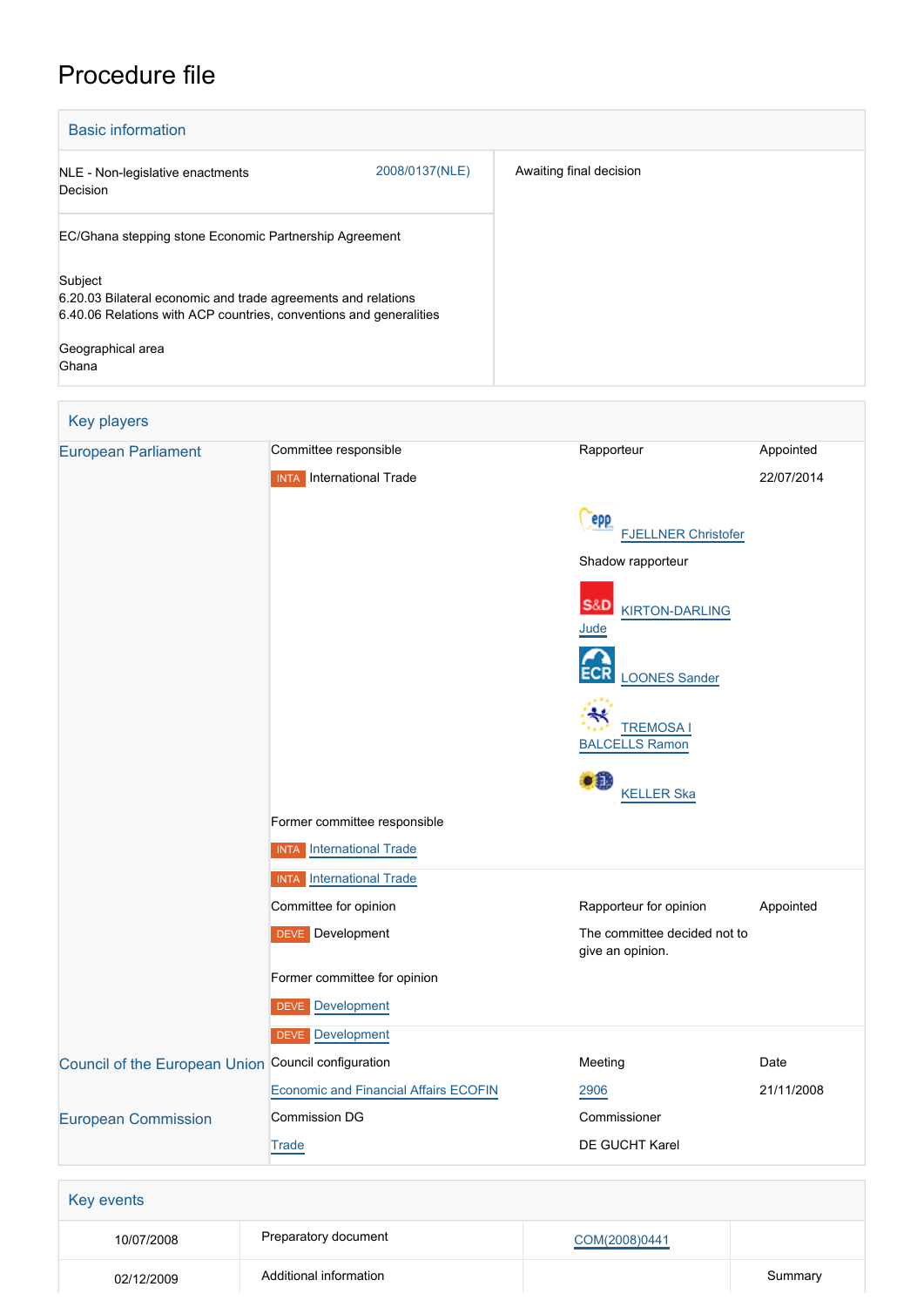| 04/10/2016 | Legislative proposal published                                     | 12396/2016   | Summary |
|------------|--------------------------------------------------------------------|--------------|---------|
| 24/10/2016 | Committee referral announced in<br>Parliament                      |              |         |
| 10/11/2016 | Vote in committee                                                  |              |         |
| 14/11/2016 | Committee report tabled for plenary, 1st<br>reading/single reading | A8-0328/2016 | Summary |
| 30/11/2016 | Debate in Parliament                                               |              |         |
| 01/12/2016 | Results of vote in Parliament                                      |              |         |
| 01/12/2016 | Decision by Parliament                                             | T8-0466/2016 | Summary |

| <b>Technical information</b> |                                                  |  |  |
|------------------------------|--------------------------------------------------|--|--|
| Procedure reference          | 2008/0137(NLE)                                   |  |  |
| Procedure type               | NLE - Non-legislative enactments                 |  |  |
| Procedure subtype            | <b>Consent by Parliament</b>                     |  |  |
| Legislative instrument       | Decision                                         |  |  |
| Legal basis                  | Treaty on the Functioning of the EU TFEU 218-p6a |  |  |
| Stage reached in procedure   | Awaiting final decision                          |  |  |
| Committee dossier            | INTA/8/00023                                     |  |  |

#### Documentation gateway

| Document attached to the procedure                                 | COM(2008)0440 | 10/07/2008 | EC.        | Summary |
|--------------------------------------------------------------------|---------------|------------|------------|---------|
|                                                                    |               |            |            |         |
| Preparatory document                                               | COM(2008)0441 | 10/07/2008 | EC.        |         |
| Document attached to the procedure                                 | 12130/2008    | 30/06/2014 | <b>CSL</b> |         |
| Committee draft report                                             | PE589.325     | 21/09/2016 | EP         |         |
| Legislative proposal                                               | 12396/2016    | 04/10/2016 | CSL        | Summary |
| Committee report tabled for plenary, 1st<br>reading/single reading | A8-0328/2016  | 14/11/2016 | EP         | Summary |
| Text adopted by Parliament, 1st reading/single<br>reading          | T8-0466/2016  | 01/12/2016 | EP         | Summary |

#### Additional information

National parliaments **[IPEX](http://www.ipex.eu/IPEXL-WEB/dossier/dossier.do?code=NLE&year=2008&number=0137&appLng=EN)** 

#### EC/Ghana stepping stone Economic Partnership Agreement

PURPOSE: to propose the signature and the provisional application of a stepping stone Economic Partnership Agreement between the European Community and its Member States, of the one part, and Ghana, of the other part.

PROPOSED ACT: Council Decision.

CONTENT: the content of this provisional Agreement is identical to that of the general Agreement. For more details, please refer to the summary of the Commission?s initial proposal of 10/07/2008.

To recall, this stepping stone Agreement concerns trade and development cooperation issues linking the Community and its Member States and Ghana.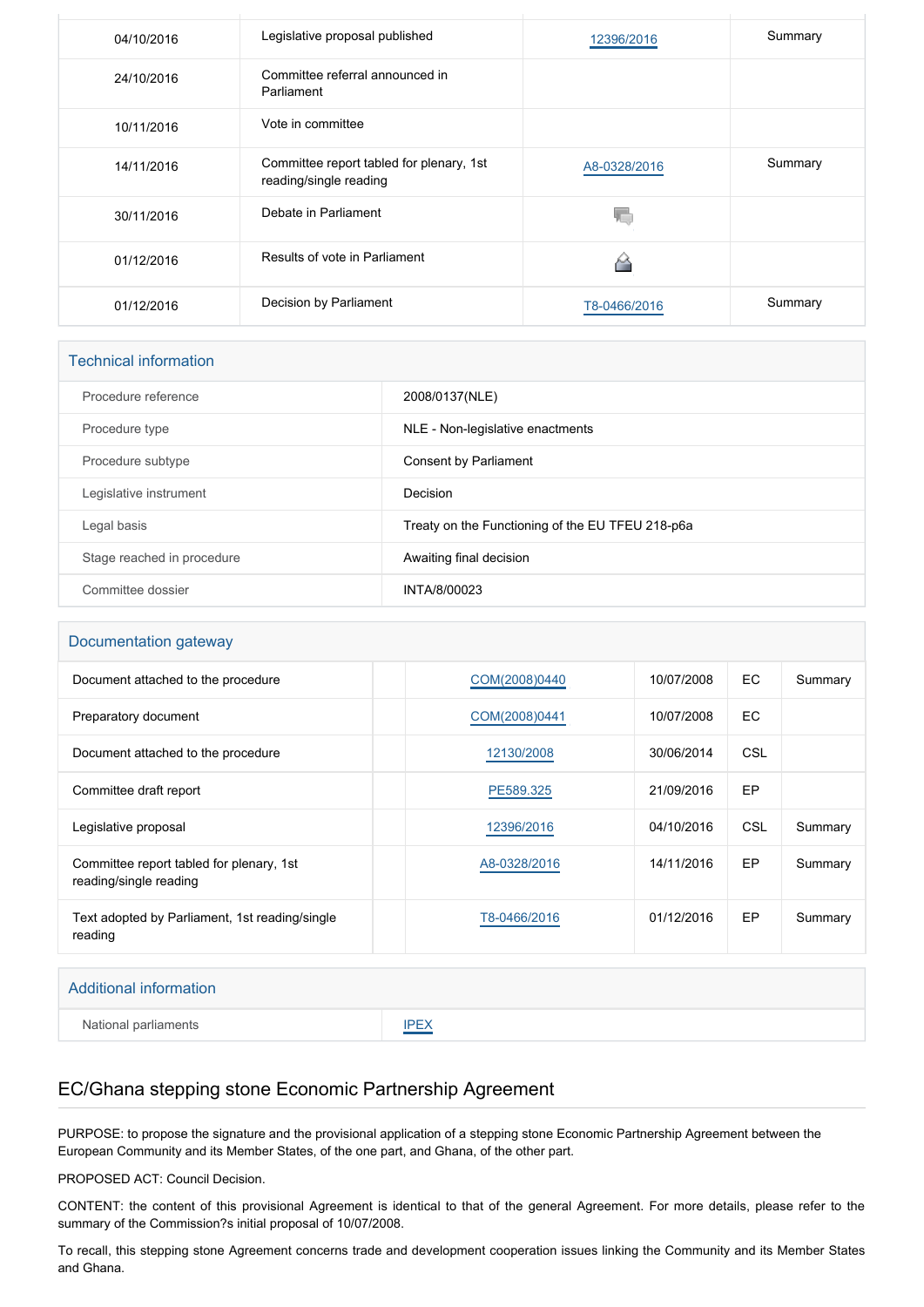The Lisbon Treaty, which entered into force on 1 December 2009, amended the EU's two core treaties, the Treaty on European Union (TEU) and the Treaty establishing the European Community (EC Treaty). The latter was renamed the Treaty on the Functioning of the European Union (TFEU).

These changes had various consequences for many ongoing procedures. First of all, the articles of the TEU and of the old EC Treaty that constitute the legal basis of all the proposals founded on those Treaties were renumbered in accordance with the table of equivalences mentioned in Article 5 of the Lisbon Treaty.

In addition, some proposals underwent a change to their legal basis going beyond a mere change to their numbering, and this resulted in changes to the type of procedure.

The Lisbon Treaty also introduced new concepts of decision-making procedure. The old "codecision procedure" was extended to new areas and renamed the "ordinary legislative procedure". A new "consent procedure" replaced the old "assent procedure". New interinstitutional procedures were also set up for the adoption of certain non-legislative acts, for example the conclusion of some international agreements.

The ongoing proposals concerned by these changes were formally modified by the Commission in a Communication published on 2 December 2009 [\(COM\(2009\)0665\).](http://eur-lex.europa.eu/LexUriServ/LexUriServ.do?uri=COM:2009:0665:FIN:EN:PDF)

In the case of the proposal for a Council Decision concluding the stepping stone Economic Partnership Agreement between the European Community and its Member States, of the one part, and Ghana, of the other part, the entry into force of the Lisbon Treaty had the following impacts:

- · the old legal basis ? Treaty/EC/Art.133, Art 181, Art.300(3) 2nd para. became Art 207(4) first para, Art.211, Art 218 (6)(a) of the TFEU. Please note that the numbering of the old legal basis corresponds to the consolidated version of the Treaty that was applicable immediately before the entry into force of the Lisbon Treaty, and may differ from the references in the original Commission proposal;
- the proposal, which had previously fallen under the old assent procedure (AVC), was classified as an interinstitutional non-legislative procedure (NLE).

### EC/Ghana stepping stone Economic Partnership Agreement

PURPOSE: to conclude the stepping stone Economic Partnership Agreement between Ghana, of the one part, and the European Community and its Member States, of the other part.

PROPOSED ACT: Council Decision.

ROLE OF THE EUROPEAN PARLIAMENT: Council may adopt the act only if Parliament has given its consent to the act.

BACKGROUND: the Partnership Agreement between the members of the African, Caribbean and Pacific Group of States, of the one part, and the European Community and its Member States, of the other part, signed in Cotonou on 23 June 2000, calls for the conclusion of WTO-compatible Economic Partnership Agreements.

On 12 June 2002, the Council authorised the Commission to open negotiations for Economic Partnership Agreements with members of the African, Caribbean and Pacific Group of States.

Negotiations for a stepping stone Economic Partnership Agreement have been concluded with Ghana and the Agreement has been initialled on 13 December 2007.

The Agreement was signed on 28 July 2016 subject to its conclusion at a later date. It has been provisionally applied pending its entry into force. It is now necessary for it to be approved.

CONTENT: the draft Council Decision aims to approve on behalf of the Union the stepping stone Economic Partnership Agreement between Ghana, of the one part, and the European Community and its Member States, of the other part.

It is noted that the Agreement shall not be construed as conferring rights or imposing obligations which can be directly invoked before Union or Member State courts and tribunals.

### EC/Ghana stepping stone Economic Partnership Agreement

The Committee on International Trade adopted the report by Christofer FJELLNER (EPP, SE) on the draft Council decision on the conclusion of the stepping stone Economic Partnership Agreement between Ghana, of the one part, and the European Community and its Member States, of the other part.

The committee recommended that the European Parliament should give its consent to the conclusion of the Agreement.

The committee recalled that with the signature of the EU-West Africa Economic Partnership Agreement (EPA) taking additional time, Ghana (and subsequently Côte d'Ivoire) has decided to proceed with ratification of its Stepping Stone Economic Partnership Agreement with the European Union, concluded back in 2007.

The deal ensures a contractual safety net, warranting a duty-free access to the EU market until the regional agreement comes into a fruition. The IEPA matches market access opportunities with provisions addressing technical barriers to trade and helping Ghanaian exporters meet Sanitary and Phytosanitary (SPS) requirements.